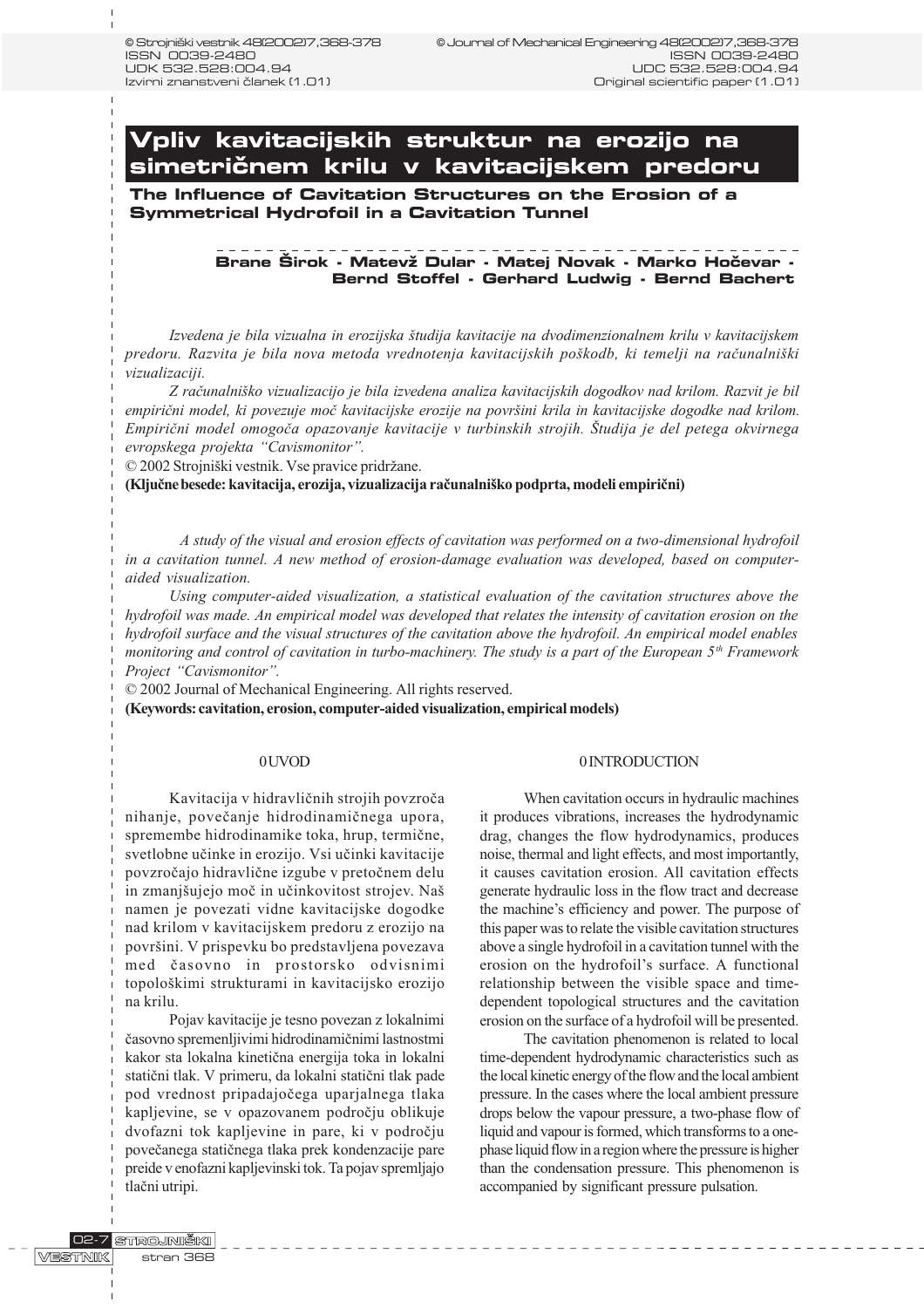Metode raziskav kavitacije delimo na celovite in lokalne metode. Celovite metode temeljijo na energijskih razmerjih. Celovite metode so v celoti standardizirane in podprte z mednarodnimi priporoèili. Uporabljajo se pri prevzemnih preskusih na modelih hidravliènih strojev, npr. vodnih turbin, vijakov in èrpalk. Z lokalnimi metodami obravnavamo kavitacijo èasovno in prostorsko. Med lokalne metode prištevamo računalniško vizualizacijsko metodo, merjenje akustiène emisije ter merjenje nihanja mehanskih sestavov in utripov tlaka v pretoènem delu. Lokalne metode so namenjene predvsem kot dopolnilo celovitim metodam.

V nasprotju s študijo kavitacije v hidravliènih strojih potekajo temeljne raziskave kavitacije na hidrodinamiènih krilih v kavitacijskih predorih. Namenjene so ugotavljanju novih empiriènih odvisnosti, ki so usmerjene predvsem v napoved erozijskih uèinkov na stenah pretoènega dela ([1] in [2]).

#### 1 KAVITACIJA

Kavitacijo delimo glede na obliko kavitacijskih pojavov v tekočini, glede na stopnjo ali režim kavitacije in glede na vzroke za nastanek kavitacije ([1] in [3]). Po obliki delimo kavitacijo na kavitacijo ločenih mehurčkov, kavitacijo v obliki žepa ali kavitacijskega oblaka in vrtinèno kavitacijo, ki nastaja na mestih velike obroène napetosti v tekoèini. Z vidika kavitacijske erozije na hidravličnih strojih je najpomembnejša kavitacija v obliki žepa ali kavitacijskega oblaka, katerega kavitacijski mehurèki implodirajo nad trdno površino rotorskih lopatic stroja [1].

Množico lastnosti, ki vplivajo na nastanek, razvoj in vrsto kavitacije, delimo na hidravliène in geometriène lastnosti. Med hidravliène lastnosti sodijo hitrost, spremembe hitrosti, tlak in spremembe tlaka. Med geometriène lastnosti prištevamo obliko, usmerjenost in hrapavost telesa. Poglavitne znaèilnosti kavitacijskega stanja v odvisnosti od hidravličnih razmer toka opišemo z brezdimenzijskim kavitacijskim številom  $\sigma$ , ki vključuje primerjalni tlak  $p_{\infty}$ , tlak uparjanja kapljevine  $p_{\nu}$  in hitrost toka  $v_{\infty}[1]$ .

Cavitation is studied using integral and local methods. Integral methods are based on energy effects that are standardised and supported by international recommendations. Integral methods are used during the model testing of hydraulic machines like water turbines, propellers and pumps. Using local methods, information about the space and time behaviour of cavitation in hydraulic machines is obtained. Local methods are computer-aided visualization methods and measurements of the acoustic emissions and vibrations of mechanical structures. Local methods are mainly used as a supplement to integral methods.

In contrast to studies of hydraulic machines, basic studies of cavitation are performed on hydrofoils in cavitation tunnels. The goal of these studies is to set new empirical relations, mainly predicting the erosion effects on the walls of flow tracts. Visualization studies confirm a relationship between material erosion and the type of cavitation, which is characterised by the dynamics and geometrical structure of the vapour cloud above the surface ([1] and [2]).

## 1 CAVITATION

Cavitation can be classified with regard to the shape of the cavitation structure in a fluid, to a stage or regime of cavitation, or according to its origin ([1] and [3]). With regard to the shape, cavitation can be classified as the cavitation of isolated bubbles, cavitation in the shape of a vapour pocket or to cloud cavitation and vortex cavitation, which appears at a location with high circumferential fluid tension. When observing the cavitation erosion of hydraulic machines, it is the shape of the vapour pocket or cloud cavitation that is the most important type. In the former case, cavitation bubbles implode above the solid surface of the rotor blades [1].

Parameters that have an influence on the appearance, growth and type of cavitation can be divided into hydraulic and geometrical parameters. The hydraulic parameters are flow velocity, velocity fluctuations, pressure, and pressure pulsations. The geometrical parameters are shape, orientation and roughness of an object. The basic properties of the cavitation condition as a function of the hydraulic conditions of flow are described with a non-dimensional cavitation number  $\sigma$ . This number includes the reference pressure  $p<sub>1</sub>$ , the vapour pressure  $p_{v}$  and the flow velocity  $v_{\infty}$  [1]:

$$
\sigma = \frac{p_{\infty} - p_{\nu}(T_{\infty})}{\rho v_{\infty}^2 / 2}
$$
 (1).

Z uporabo kavitacijskega števila  $\sigma$  lahko opišemo kavitacijske razmere toka tekočine glede na razmere brez kavitacije, zaèetno stopnjo kavitacije in kavitacijo v različnih fazah. Z zmanjšanjem kavitacijskega števila  $\sigma$  se povečuje kavitacijska ogroženost. Poleg povečane hitrosti toka in zmanjšanja statičnega tlaka v tekočini vplivajo na kavitacijo tudi geometrijske znaèilnosti kot so ostri robovi obtekanega telesa, poveèanje vpadnega kota

With the aid of the cavitation number  $\sigma$  one can describe the cavitation conditions of fluid flow for non-cavitating flow, cavitation start-up and cavitation at different stages of development. When the cavitation number  $\sigma$  decreases, the cavitation aggressiveness increases. Besides increased velocity and decreased static pressure of the fluid flow, geometrical parameters such as sharp edges, increased inclination angle and roughness of the surface of the submerged body also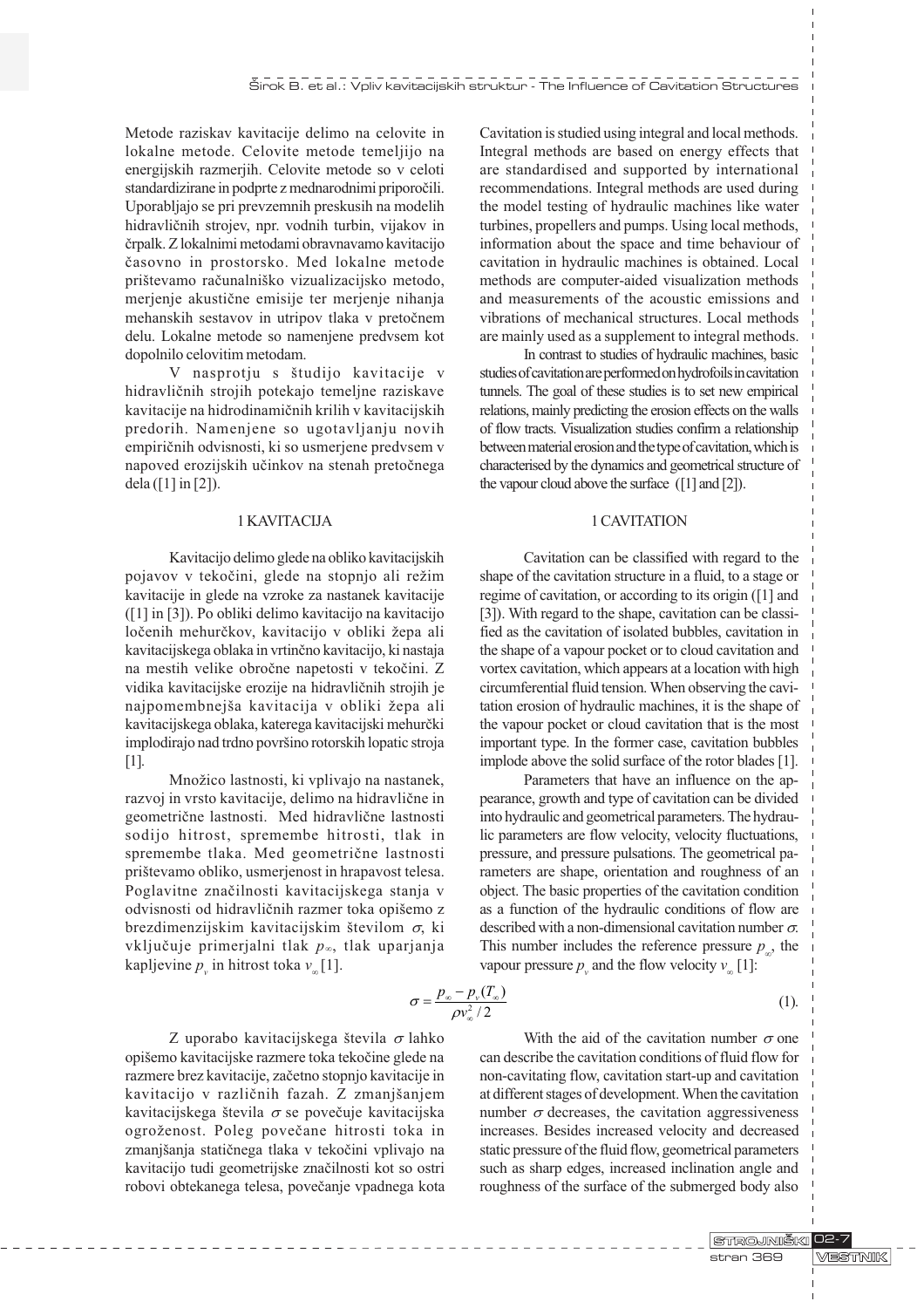in povečana hrapavost površine. Hrapavost in nepravilnosti na površini telesa lahko delujejo kot viri kavitacijskih jeder.

Najpogostejša nezaželena posledica kavitacije je erozijska poškodba materiala, povzročena pri imploziji kavitacijskih mehurčkov v bližini trdne povrine. Problem erozije materiala so intenzivno raziskovali že mnogi avtorji ([4], [5], [8] in [9]). Kolaps kavitacijskega mehurèka je proces, ki dela motnje in šoke z velikimi tlačnimi amplitudami v točki kondenzacije mehurèka. Èe se ta dogodek odvija blizu trdne stene, nastanejo velike lokalne mehanske obremenitve v sestavi materiala. Ponavljanje te obremenitve zaradi množice mehurčkov, ki implodirajo, povzroèa utrujanje materiala in »razkrajanje« materialne sestave na površini. Kakovostne študije dinamike kavitacijskih oblakov nakazujejo, da je kolaps mehurèkov v kavitacijskem oblaku agresivnejši od kolapsa posameznih mehurčkov [2]. Tlaèna motnja nastane v trenutku, ko kavitacijski mehurèki v oblaku implodirajo in s tem povzroèijo udarni val, ki se širi na vse strani. Če udarni val trči ob bližnjo steno, povzroči na njej močan tlačni udar velikosti nekaj deset MPa [4]. Velikost tega udara je primerljiva z mejo elastičnosti materiala. Drugi možni tip kavitacijske erozije se odvija z implozijo mehurèkov v neposrednem stiku s trdno steno v pretoènem delu. V tem primeru vpliva trdna površina na krogelno obliko mehurèka, ki postane nestabilen v svoji obliki. Opazovanja so pokazala, da lahko tako nastala asimetrija pri prehodu v podroèje z veèjim tlakom zavzame obliko pospešenega curka kapljevine, usmerjenega skozi mehurèek proti trdni steni [4]. Tako imenovani povratni mikrocurek (sl. 1) doseže veliko lokalno hitrost, ki povzroči udarni šok z veliko lokalno obremenitvijo materiala ([1] in [3]). V nadaljevanju se bomo usmerili predvsem v študijo mehanizma kolapsa množice mehurčkov v kavitacijskem oblaku, ki se s celovitimi parametri, to sta kavitacijsko število  $\sigma$  in vpadni kot na lopatico  $\delta$ , spreminja po obliki in kinematiki kavitacijskega oblaka.

#### 2 PRESKUS

Eksperimentalno delo je obsegalo študijo kavitacije na simetriènem krilu v zaprtem kavitacijskem predoru. Delo je potekalo na Tehniški univerzi v Darmstadtu – v Laboratoriju za turbinske stroje in

have an influence on cavitation aggressiveness. Roughness and unevenness of the surface of the body can act as a generator of cavitation cores.

The most unwanted consequence of cavitation is erosion damage, which is caused by bubble implosion near the solid surface of a body. Cavitation erosion has been studied by many authors  $([4], [5], [8]$  and  $[9]$ ). Bubble implosion is a process that generates disturbances and shocks with high amplitudes of pressure in the position of a bubble's condensation. If this process occurs close to a solid surface, high local mechanical tensions in the structure of the material are generated. Repeated disturbances, caused by numerous bubble implosions, results in fatigue and damage to the material's structure. Qualitative studies of cavitation clouds' dynamics show that the collapse of bubbles in a coherent cavitation cloud is more aggressive than the collapse of a group of single bubbles [2]. A pressure disturbance occurs when cavitation bubbles in a cavitation cloud implode and generate a shock wave that propagates in all directions. If the shock wave collides with a nearby surface it causes a large pressure shock of the order of several 10 MPa [4]. The magnitude of the shock is comparable to the elastic limit of the material. The second possible type of cavitation erosion happens when bubbles implode onto the solid surface of a flow tract. The solid surface of the body acts on the spherical shape of the bubble, which becomes unstable. Investigations have shown that the developed asymmetry at the transition into the region of higher pressure takes the form of an accelerated fluid microjet, directed through a bubble towards the solid surface [4]. The so-called reverse micro-jet (Fig. 1) can reach a high local velocity, which causes a shock with high local tension of the material ([1] and [3]). In addition, the study will focus on the implosion mechanism of a group of bubbles in a cavitation cloud, which changes its kinematics and shape in accordance with integral parameters such as the cavitation number  $\sigma$  and the blade inclination angle  $\delta$ .

## 2 EXPERIMENT

The experimental work included a cavitation study using a symmetrical hydrofoil in a closed cavitation tunnel of the Technical University Darmstadt, Laboratory for Turbomachinery and Fluid



Sl. 1. Mehanizem nastanka mikrocurka in slika mikrocurka[1] in [2] Fig. 1. Mechanism of micro-jet generation and a picture of a micro-jet [1] and [2]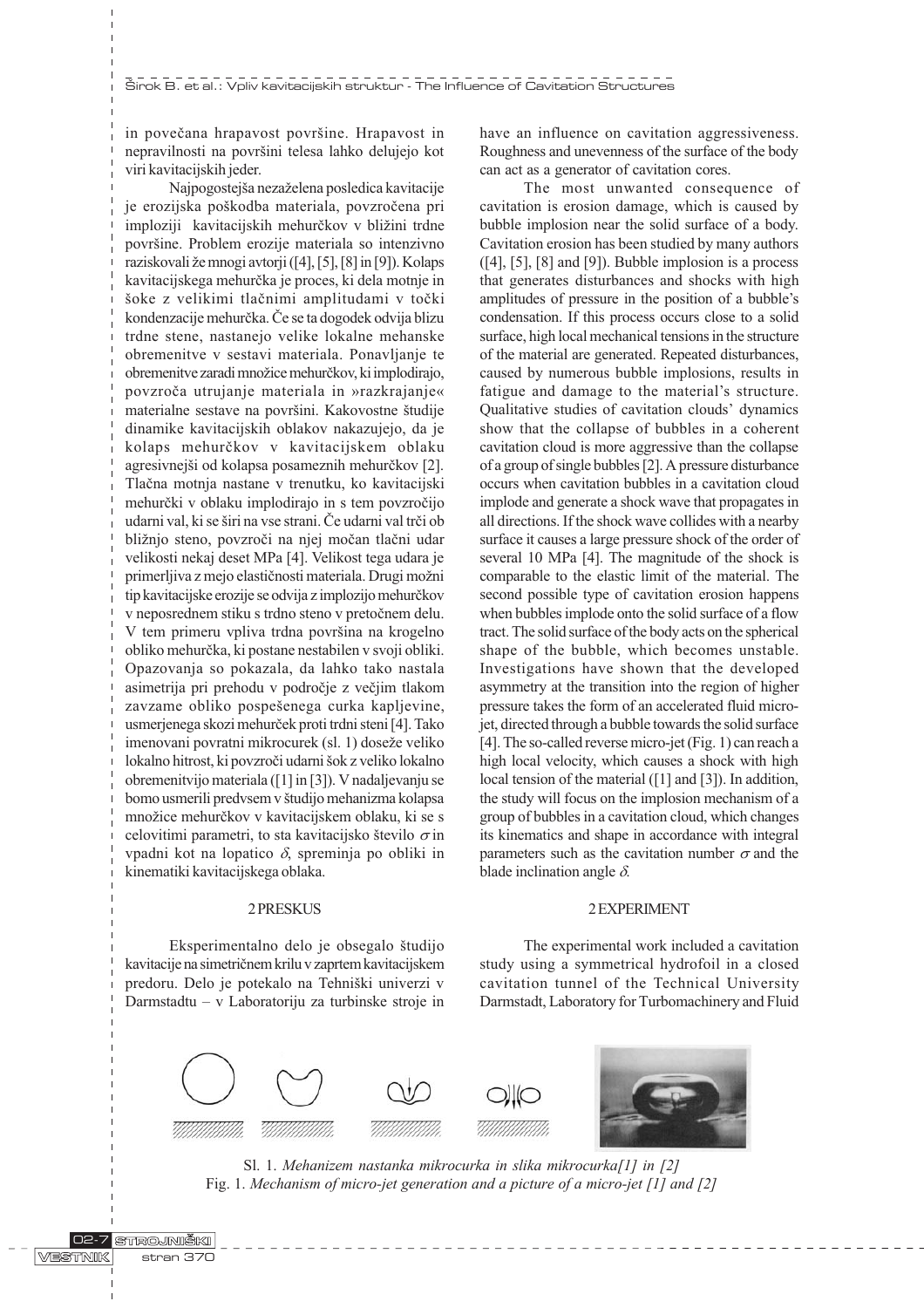tekočinsko energetiko in na Turboinštitutu v Ljubljani. Kavitacijski preskus na simetriènem krilu je bil izveden na kavitacijskem predoru na Univerzi v Darmstadtu, kjer je bila opravljena tudi eksperimentalna analiza erozijskih poškodb na izbranih mestih površine krila. V izbranih delovnih toèkah so bile posnete zaporedne digitalizirane slike topoloških sestavov kavitacijskih oblakov. Predprocesirano vizualizacijsko gradivo je bilo analizirano s programsko opremo na Turboinštitutu v Ljubljani. V sklepnem delu preskusa je bila opravljena veèparametrièna analiza erozije v odvisnosti od moèi in lege kavitacije.

## 2.1 Kavitacija na simetriènem krilu v kavitacijskem predoru

Pri preskusu je bilo uporabljeno simetrièno krilo (sl. 2) s polkrožnim vpadnim robom dolžine 107,9 mm, širine 50 mm in debeline 16 mm. Kot primerjalna izmera je bila uporabljena debelina krila  $h = 16$  mm. Oblika krila z ravnimi vzporednimi stenami je bila izbrana zaradi tehnologije vrednotenja erozije na nadzornih površinah - vzorcih.

Krilo je bilo nameščeno v kavitacijskem predoru (sl. 2) s sklenjenim obtokom, tako da je bilo mogoèe spreminjati tlak in imensko hitrost (kavitacijsko število  $-\sigma$ ) v sistemu. Srednja hitrost v testni ravnini pred krilom je znašala  $v = 16$  m/s, kar ustreza Reynoldsovemu številu Re  $= 256000$ . Med preskusom se je spreminjal podtlak v sistemu in vpadni kot krila  $\delta v$  mejah od 0° do 7,5°.



## 2.1 Cavitation on a symmetrical hydrofoil in a cavitation tunnel

The experiment was performed on a symmetrical hydrofoil (Figure 2) with a circular leading edge. The hydrofoil was 107.9-mm long, 50-mm wide and 16-mm thick. The thickness of the hydrofoil  $(h =$ 16 mm) was used as a reference dimension. The shape of the hydrofoil with parallel walls was applied to suit a method for the evaluation of cavitation erosion on control surfaces (samples).

The hydrofoil was placed in a closed-circuit cavitation tunnel (Figure 2) so that the system pressure and nominal velocity (cavitation number  $\sigma$ ) could be changed. The average velocity in front of the hydrofoil was constant ( $v = 16$  m/s) at Re = 256000. During the experiment the system pressure and inclination angle  $\delta$  (from 0° to 7.5°) were modified.





Sl. 2. Krilo in preskuševališče Fig. 2. Hydrofoil and test rig

Na krilu so bili nameščeni štirje valjni vzorci na mestih, ki jih prikazuje slika 2. Kavitacijsko število se je spreminjalo z nastavljanjem podtlaka v kavitacijskem predoru tako, da je bil vstopni rob kavitacijskega oblaka nad doloèenim vzorcem na krilu. Izbrana so bila štiri kavitacijska števila za vsak vpadni kot krila d. Integralne preskusne karakteristike so podane v preglednici 1.

Four specimens were placed in a hydrofoil, as shown in Figure 2. The cavitation number was set by changing the system pressure so that the leading edge of the cavitation cloud was located above a specific specimen on the hydrofoil. Four different cavitation numbers were chosen for each inclination angle. The integral experimental characteristics are shown in Table 1.

Preglednica 1. Kavitacijsko število v odvisnosti od vpadnega kota krila in mesta najintenzivnejše kavitacije Table 1: The dependence of the cavitation number on the hydrofoil inclination angle and the position of maximum cavitation

|               | σ    | $\sigma$ | $\sigma$ | σ    |
|---------------|------|----------|----------|------|
| ∩∘            | ,59  | 1,38     | .22      | .16  |
| $2,5^{\circ}$ | 2,35 | 2,03     | 1.75     | 1,63 |
| 50            | 3,25 | 2, I     | 2,43     | 2,19 |
| $.5^{\circ}$  |      |          |          |      |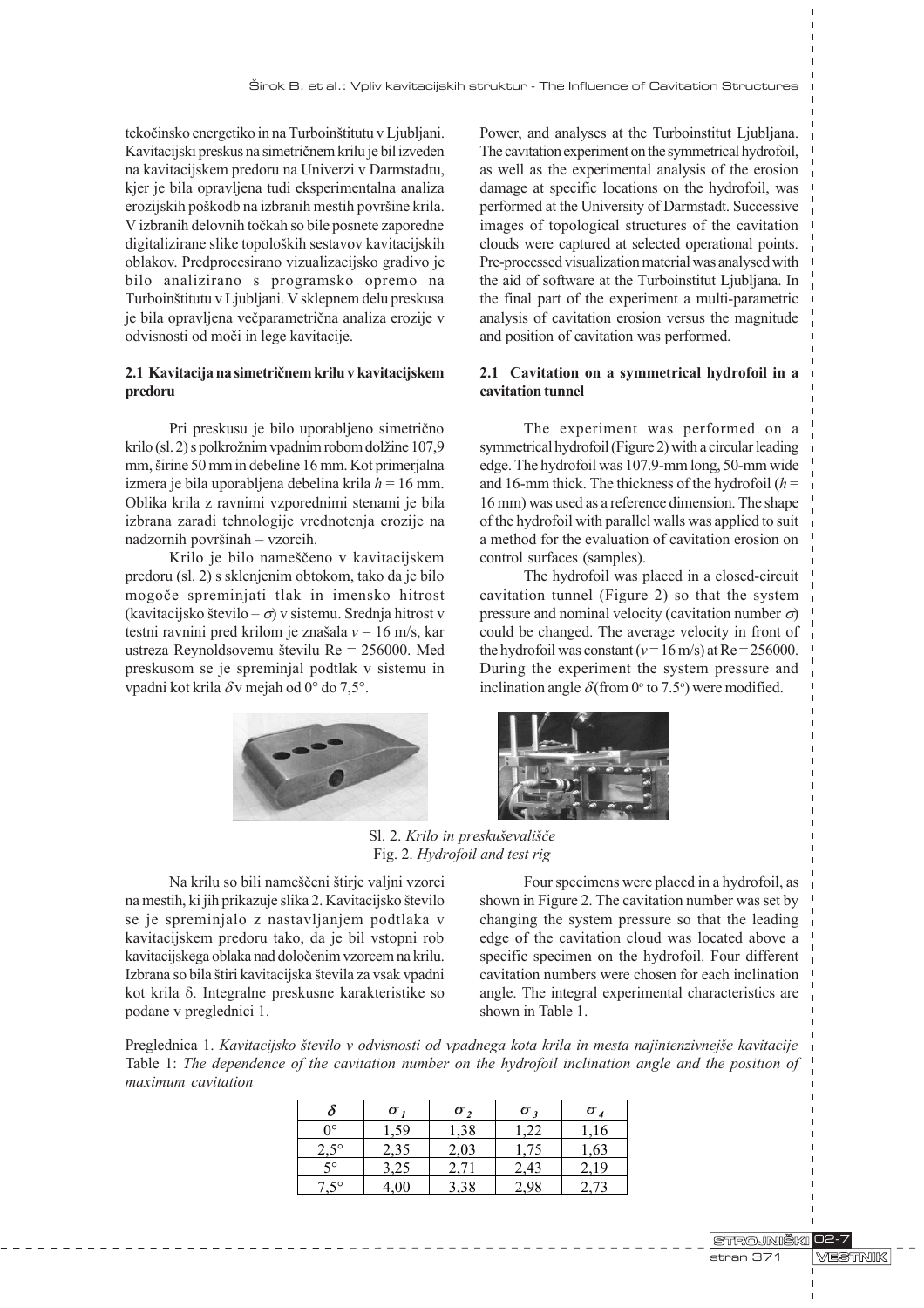## 2.2 Ocenjevanje erozijskih uèinkov kavitacije

Ocenjevanje erozijskih poškodb temelji na vrednotenju geometrijskih sprememb na površini vzorca. Vzorci so bili v krilo vstavljeni poravnano s povrino in izpostavljeni toku (slika 2). Èas preskusa je bil 30 minut. Spremembe so se pokazale kot luknjice na površini valjnih vzorcev, ki so posledica erozije zaradi kavitacije. Pri preskusu smo uporabili vzorce premera 10 mm, narejene iz čistega bakra (sl. 3). Baker je primeren material zaradi mehanskih lastnosti, predvsem zaradi majhne trdote in majhne odpornosti na tlaène sunke, ki jih povzroèi kavitacija. Luknjice na površini vzorca imajo premer velikostnega reda  $10^{-5}$  m.

Moè erozijskih uèinkov kavitacije je bila doloèena s tetjem luknjic. Sistem za vrednotenje erozije je sestavljen iz mikroskopa, digitalne (CCD) kamere ter vira svetlobe (sl. 3). Razvit je bil program vrednotenja, ki luknjice prešteje in oceni njihovo površino. Občutljivost vrednotenja oziroma velikost nadzornega elementa sta bili nastavljivi. Najboljši rezultati so bili dobljeni pri velikosti nadzornega elementa 18 µm, kjer področje - velikost nadzornega elementa ravno zajame luknjico povpreène velikosti. Program je upošteval prekrivanje dveh ali veè luknjic. Da bi dobili reprezentativen nabor podatkov, je treba ovrednotiti dovolj veliko površino vzorca.

Količinska ocena poškodb kavitacijske erozije z metodo štetja luknjic je predstavljena v preglednici 2. Moè kavitacije kolièinsko podajata število  $N$  in površina luknjic  $A_{d}$ . Uporabljena metoda omogoèa relativno medsebojno primerjavo vzorcev na krilu.

#### 2.2 The method for evaluating cavitation erosion

The erosive aggressiveness of the cavitation condition can be quantified by the so-called pit-count method, i.e. a quantitative evaluation of the pits that are generated on the surface of a specimen. The specimens were mounted flush with the surface of the hydrofoil and exposed to cavitation (Figure 2). The exposure time was 30 minutes. Erosion effects are expressed as pits on the surface of the specimen. In the experiment, cylindrical specimens of 10-mm diameter, made with pure copper, were used (Figure 3). Pure copper is well suited because of its mechanical quantities, especially its low hardness, i.e. its low resistance to pressure shocks caused by cavitation. The pits have a diameter of  $10^{-5}$  m order of magnitude.

The number and size of the pits in relation to the cavitation exposure time and the type of material gives us a quantitative measure of the erosive aggressiveness. The system for recording the pits consists of a microscope, a CCD camera, and an illumination source (Figure 3). Imageprocessing software was developed to determine the aggressiveness of the erosion by counting the number of pits and determining their size. The sensitivity of the evaluation, i.e. the magnitude of the control element, is optional. Investigations have shown that a control element with a diameter of  $18 \mu m$ , where the control element covers a pit of average magnitude, offered the most plausible results. The software also considered the overlapping of two or more pits. In order to obtain a representative set of data, an appropriate surface area needs to be considered.

The quantitative evaluation of the cavitation erosion of the hydrofoil surface obtained by the pitcount method is shown in Table 2. The number  $(N)$ and the pit area  $(A_d)$  represent quantitative measures of the cavitation aggressiveness. The pit-count method allows a relative comparison of the specimens.



Sl. 3. Sistem za vrednotenje kavitacijske erozije Fig. 3. System for evaluating cavitation erosion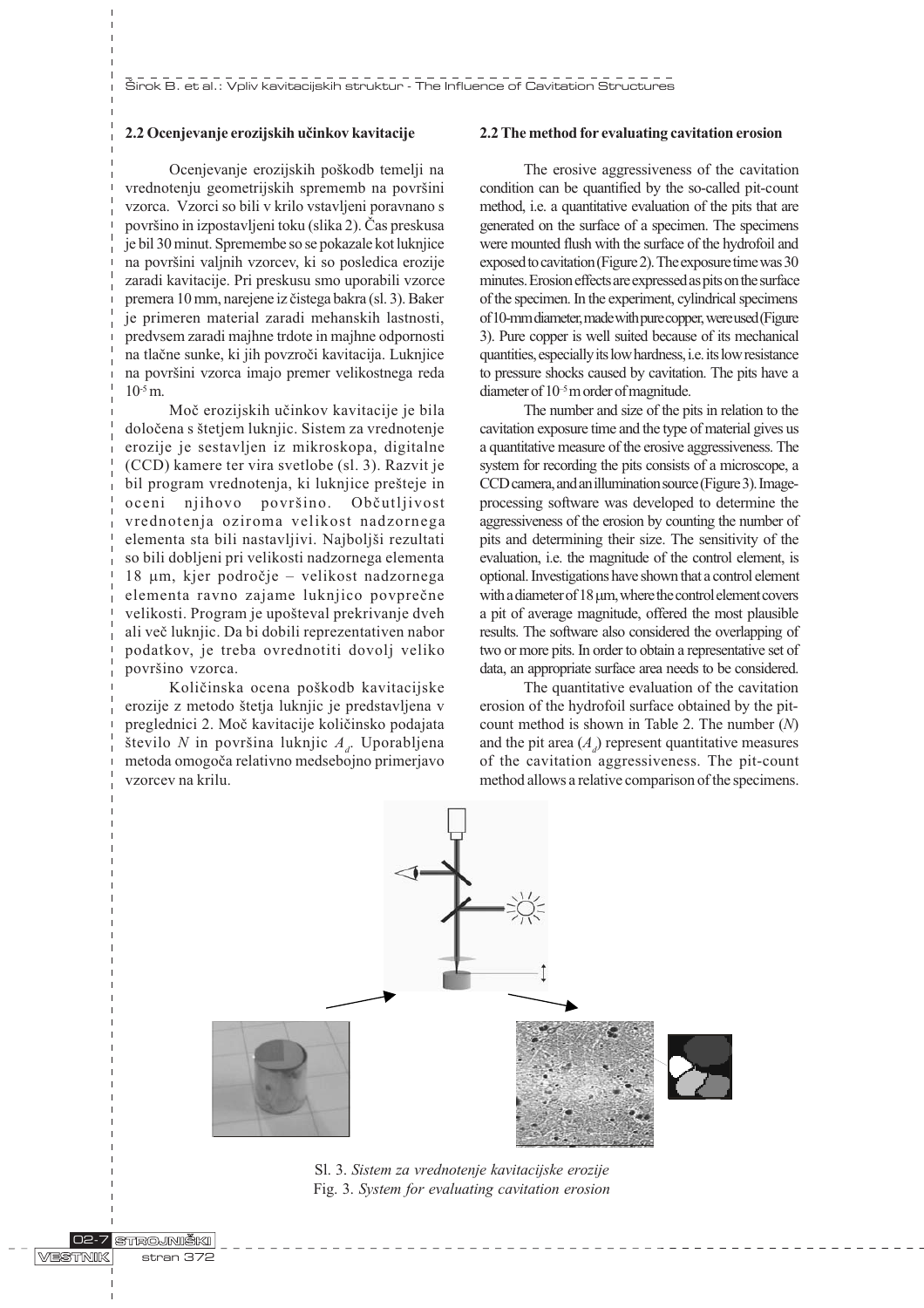| $\sigma$ /specimen | $A_{ref}$ mm <sup>2</sup> | $A_d$ mm <sup>2</sup> |      |
|--------------------|---------------------------|-----------------------|------|
| $3,25/1$ .         |                           |                       |      |
| 2,71/2.            | 24,75                     | 1,64                  | 2752 |
| 2,43/3.            | 24,53                     | 114                   | 2093 |
|                    |                           |                       |      |

Preglednica 2. Podatki o poškodbah vzorcev pri strmini 5° (brez erozije na prvem vzorcu) Table 2. Specimen erosion data for an inclination angle of  $5^{\circ}$  (with no erosion on the first specimen)

#### 2.3 Ocenjevnje kavitacije z vizualizacijo

Kavitacija je viden pojav, zato ga lahko opazujemo z raèunalniko vizualizacijo. Kavitacijski oblaki, ki so predmet raziskave, oblikujejo skalarna polja moèi svetlobe v prostoru in èasu. S pomoèjo èasovno zaporedne digitalizacije slik so nastale posamezne soèasne èasovne vrste, ki popisujejo kavitacijske sestave.

Za vsak kavitacijski režim sta bili posneti dve seriji 500 slik s frekvenco zajemanja slik 25 slik/s. Prva serija predstavlja pogled na krilo od zgoraj, druga pa s strani. Signal iz video kamere je bil digitaliziran s kartico za zajemanje slik s 24-bitno barvno loèljivostjo v sistemu M-JPEG. Za nadaljnjo uporabo in analizo v programu za vrednotenje dinamiènih pojavov na digitalnih slikah Dynascan [7] je bila loèljivost zmanjšana na 256 odtenkov sivine.

Statistièno vrednoteno vidno polje je bilo razdeljeno na 225 oken (sl. 4). Pri pogledu od zgoraj je bila velikost vsakega okna 15 × 15 toèk, pri pogledu od strani pa je bilo okno veliko 5 × 5 toèk. Za vsako okno je bila izraèunana skalarna funkcija [7]:

# 2.3 Cavitation evaluation using the computer-aided visualization method

Cavitation is a visual phenomenon that can be observed with a computer-aided visualization method. The observed cavitation clouds form scalar patterns of grey-level intensity in space and time. With time-successive digitisation of the images, time series that describe the observed cavitation structures were generated.

Five hundred images of the top and side view were recorded for each respective cavitation condition (cavitation number) with a sampling frequency of 25 images/s. The camera signal was digitized using an image-capturing card with a 24-bit colour resolution in the M-JPEG system. For further analyses with Dynascan software [7], for quantification of the dynamic phenomena of digital images, the resolution was decreased to 256 grey levels.

The region of interest for the statistical evaluation (Figure 4) was divided into 225 observation areas (windows). Each window had a size of  $15 \times 15$ pixels at the top view and  $5 \times 5$  pixels at the side view. For each window a scalar function was calculated [7]:

$$
A(k,t) = \frac{1}{225} \sum_{l=1}^{15} \sum_{m=1}^{15} E(l,m) \dots L(l,m) = \{0,1,\dots,255\}
$$
 (2),

kjer E podaja lokalno, A pa povprečeno svetlost. Kolièinska ocena kavitacijske sestave na opazovanem obmoèju krila v navpièni in vodoravni smeri preèno na krilo je podana v obliki prostorskih topoloških porazdelitev skalarne funkcije:

where  $E$  is the local grey-level intensity and  $A$  is the average grey-level intensity. A quantitative evaluation of the cavitation structure in the observed hydrofoil area in the vertical and horizontal directions perpendicular to the hydrofoil is given in the form of space-distributed topological structures of the scalar function:

$$
\operatorname{in}
$$

$$
s(k) = \sqrt{\frac{1}{N-1} \sum_{t} \left( \overline{A}(k) - A(k,t) \right)^2}
$$

 $(k) = \frac{1}{N} \sum A(k,t)$ t  $\overline{A}(k) = \frac{1}{N} \sum_{t} A(k, t)$ 

and  $(3)$ 

kjer je  $\overline{A}(k)$  povprečna jakost in  $s(k)$  standardno odstopanje moèi svetlobe.

Z enaèbami (2) in (3) so bile ocenjene lokalne karakteristike topoloških sestavov kinematike kavitacijskega oblaka pri razliènih celovitih parametrih kavitacije, ki so doloèeni s preglednico 1. Lego in vrednost najveèje moèi kavitacije je mogoče oceniti s slike 5. Oba parametra se znatno spreminjata s celovitimi where  $\overline{A}(k)$  is the average and  $s(k)$  the standard deviation of grey-level intensity.

With equations (2) and (3) the local characteristics or topological structures of the kinematics of the cavitation cloud under different cavitation conditions, given in Table 1, were evaluated. The position and the value of the maximum cavitation intensity can be evaluated from Figure 5. Both parameters change significantly when the integral

> STROJNIŠKI 02-7 **MESTINIK** stran 373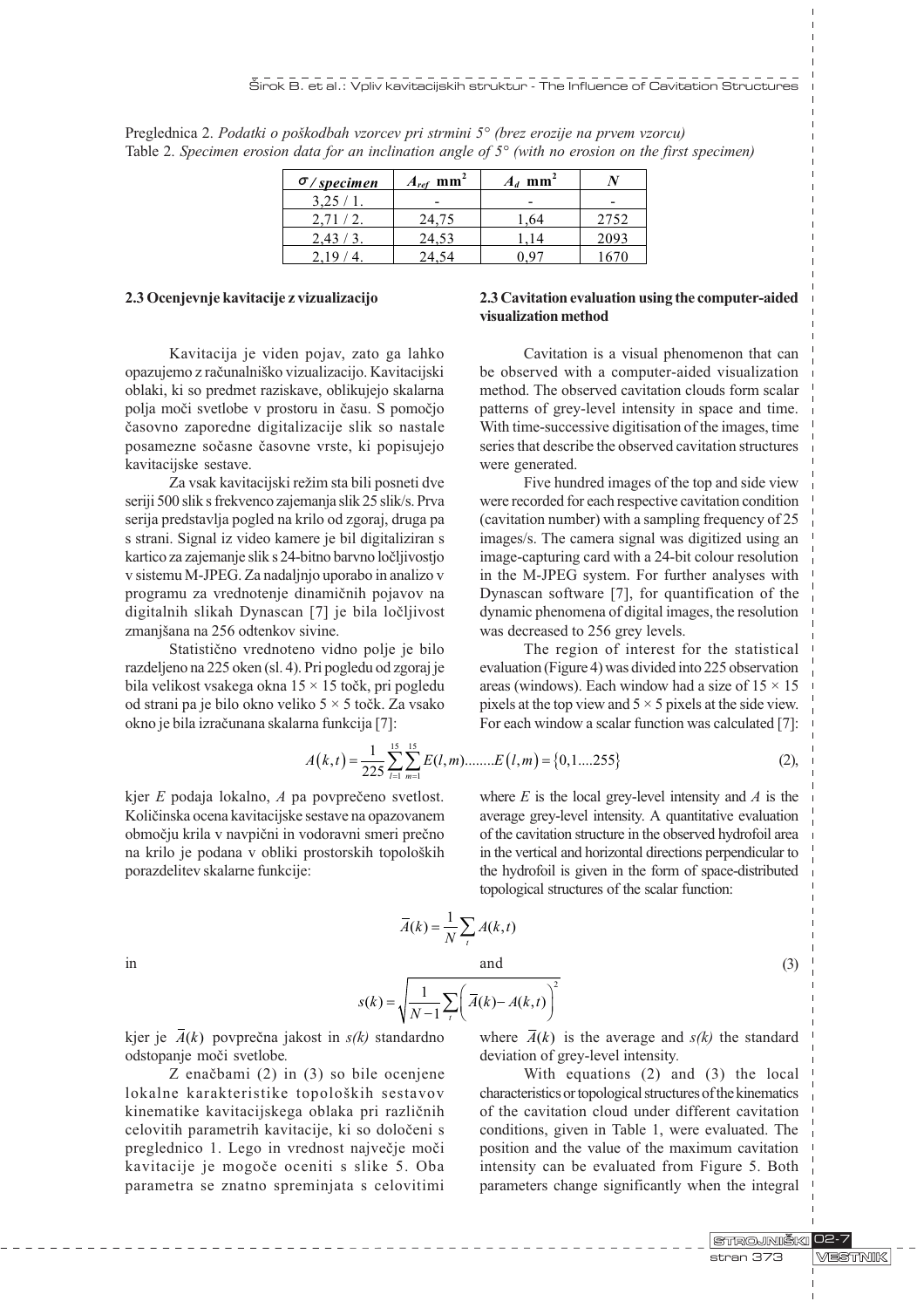





Sl. 4. Lega opazovalnega polja pri pogledu od zgoraj in s strani Fig. 4. Region of interest: top and side view



Sl. 5. Sliki kavitacije (levo), pripadajoèa srednja vrednost svetlosti (v sredini) in standardno odstopanje vrednosti svetlosti (desno). Zgornja vrsta slik je pogled od zgoraj, spodnja pa s strani. Smer toka je od leve proti desni, hitrost toka v = 16 m/s, natočni kot  $\delta = 5^{\circ}$  in kavitacijsko število  $\sigma = 2.4$ .

Fig. 5. Cavitation figures (left), distributions of average grey level (middle), distributions of the standard deviation of grey level (right). The upper row of figures is a ground plan, and the lower the sideview. The flow direction is from left to right, flow velocity  $v = 16$  m/s, angle of inclination  $\delta = 5^{\circ}$ , cavitation number  $\sigma =$ 2.4.

parametri kavitacije. Lego lokalnih kavitacijskih ekstremov podajata v brezdimenzijski obliki y/h in  $x/h$ , kjer sta x in y koordinati v poldnevni ravnini krila, h pa je debelina krila. Na sliki 6 so prikazane porazdelitve srednje vrednosti svetlosti in standardno odstopanje svetlosti pri nespremenljivem vpadnem kotu  $\delta = 5^{\circ}$  za štiri kavitacijska števila, podana v preglednici 1.

Srednja vrednost svetlosti A in standardno odstopanje svetlosti s pri nespremenljivem kavitacijskem številu  $\sigma$  popisujeta intenziteto kavitacije vzdolž krila. Moč kavitacije se povečuje vzdolž krila, doseže največio vrednost in se zmaniša na prehodu ravnega dela krila v klinasto obliko krila. Lega in moè kavitacije, ki sta popisani s parametroma A in  $\sigma$  v odvisnosti od razdalje  $x/h$ , sta značilno odvisni od kavitacijskega števila  $\sigma$ . Z zmanjševanjem kavitacijskega števila  $\sigma$  se moč kavitacije povečuje, lega največjih vrednosti spremenljivk  $A$  in  $s$  pa se premika vzdolž krila.

Drug pomemben podatek o kavitacijskih razmerah na osamljenem krilu je odmik kavitacijskega oblaka od površine krila oziroma lega kavitacijskega oblaka nad krilom. Oddaljenost kavitacijskega oblaka od površine je določena iz diagramov lokalnih cavitation parameters are changed. The position of the local cavitation extremes is given in non-dimensional form,  $y/h$  and  $x/h$ , where x and y are the coordinates in the meridian plane of the hydrofoil, and  $h$  is the hydrofoil's thickness. Figure 6 shows the distribution of the average grey level and the standard deviation of the grey level at a constant inclination angle 5°, for four different cavitation numbers (Table 1).

The average grey level  $A$  and the standard deviation of the grey level s at constant cavitation number  $\sigma$ , describe the cavitation intensity along the hydrofoil. The cavitation intensity is increased along the hydrofoil in a streamwise direction, reaches its maximum value, and is decreased at the transition of the hydrofoil shape from straight to a wedge. The location and magnitude of the cavitation, described with the parameters A and  $\sigma$ , and their dependence on the distance  $x/h$ , are both dependent on the cavitation number  $\sigma$ . When  $\sigma$  is decreased, the cavitation intensity is increased, and the location of the maximum values of  $A$  and  $s$  is moved along the hydrofoil.

The second important parameter describing the cavitation conditions on the hydrofoil is the distance of cavitation cloud from the hydrofoil surface, i.e. its position above the hydrofoil. Its distance is determined from the side-view diagrams

**WESSTANIK**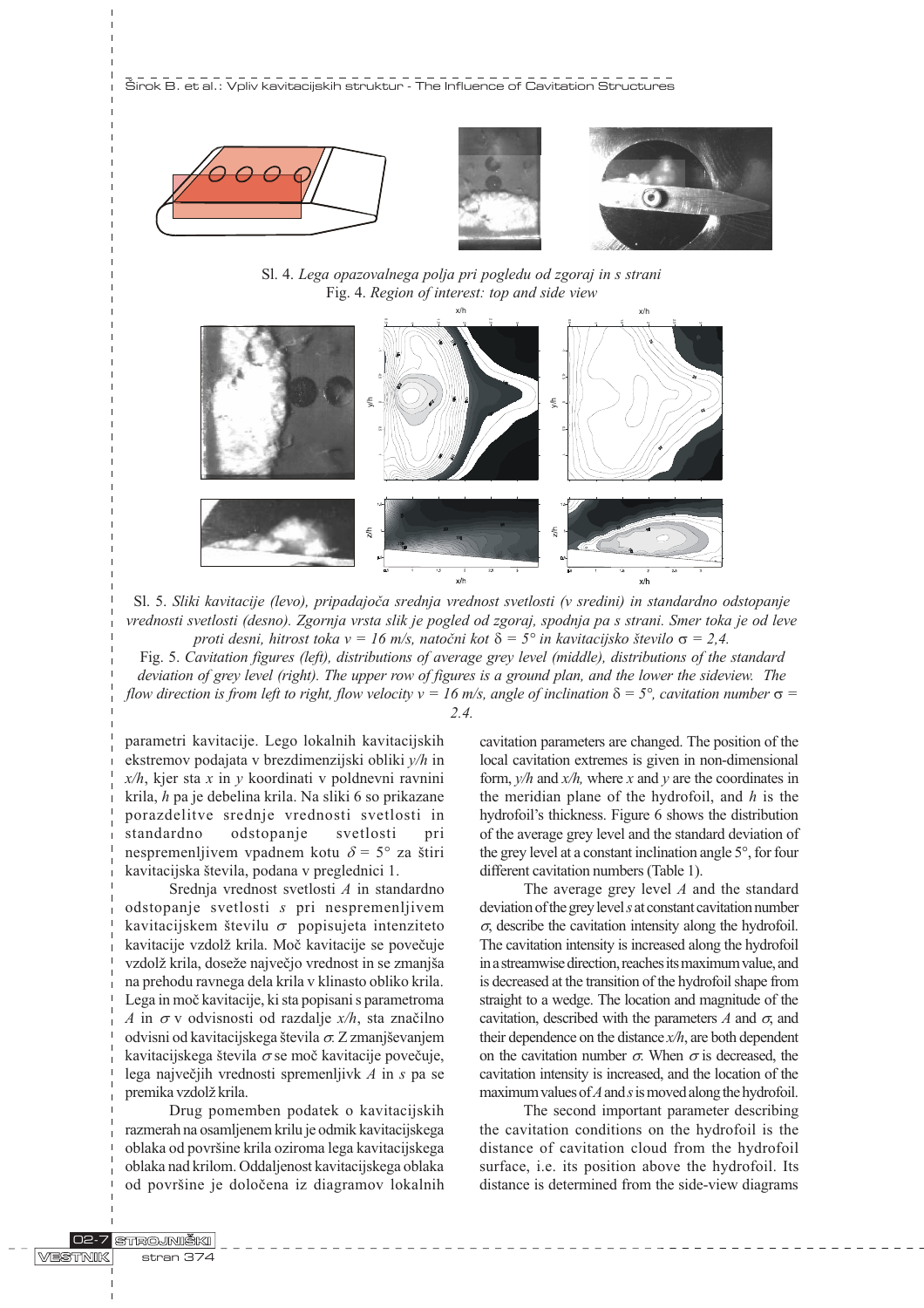



Fig. 6. Distributions of the average grey level and the standard deviation of the grey level versus x/h for all flow conditions at an inclination angle 5°. Vertical lines denote positions of copper specimens.



Sl. 7. Mesto prereza x/h nad drugim vzorcem za kavitacijsko število  $\sigma$ <sub>2</sub> in diagram porazdelitve standardnega odstopanja  $\sigma$  pri nespremenljivi vrednosti x/h v odvisnosti od z/h Fig. 7. Position of section x/h for second specimen – cavitation number  $\sigma_p$  and graph of standard deviation of grey-level distribution at a constant value x/h versus z/h

porazdelitev moè kavitacije pri pogledu s strani. Na sliki 7 je prikazana porazdelitev standardnega odstopanja svetlosti pri nespremenljivi vrednosti x/h v odvisnosti od z/h.

Za mesto implozije kavitacijskega oblaka je bila izbrana vrednost z/h, kjer je diagram porazdelitve standardnega odstopanja svetlosti s ploščinsko razdeljen na dva enaka dela ( $A_{1} = A_{2}$ ) (sl. 7). Brezdimenzijska oddaljenost mesta implozije  $l$  kavitacijskega oblaka od površine krila je bila doloèena z razliko mesta implozije in brezdimenzijsko višino krila na tem mestu. Pri tem ni bil upoštevan vpliv strmine krila  $\delta$ . Mesto implozije kavitacijskega oblaka se pri nespremenljivem kavitacijskem številu  $\sigma$  vzdolž krila monotono odmika od površine krila, kar je posledica tokovnega polja okoli krila. Diagram mesta implozije kavitacijskega oblaka v odvisnosti od vrednosti x/h je prikazan na sliki 8.

of local cavitation intensity distributions. Figure 7 shows an example of the standard deviation distribution at a constant value  $x/h$  with its dependence on z/h.

The position of the cavitation-cloud implosion was determined with the value  $z/h$ , where the diagram of the standard deviation of the grey-level distribution s is divided into two areas of equal size  $(A_1 = A_2)$ , Figure 7. The non-dimensional distance  $l$  of the cavitation-cloud implosion from the hydrofoil surface is determined by the difference between the position of the cavitation implosion and a non-dimensional height of the hydrofoil at that position. Because of the negligible error, the influence of the inclination angle  $\delta$ , was not taken into consideration. The position of the cavitation-cloud implosion along the hydrofoil, at constant cavitation number  $\sigma$ , is moved away from the surface of the hydrofoil, influenced by the flow field around the hydrofoil. Figure 8 shows a diagram of the position of the cavitation-cloud implosion versus  $x/h$ .

> **STROJNIŠKI** 102-7 **WESTINIK** stran 375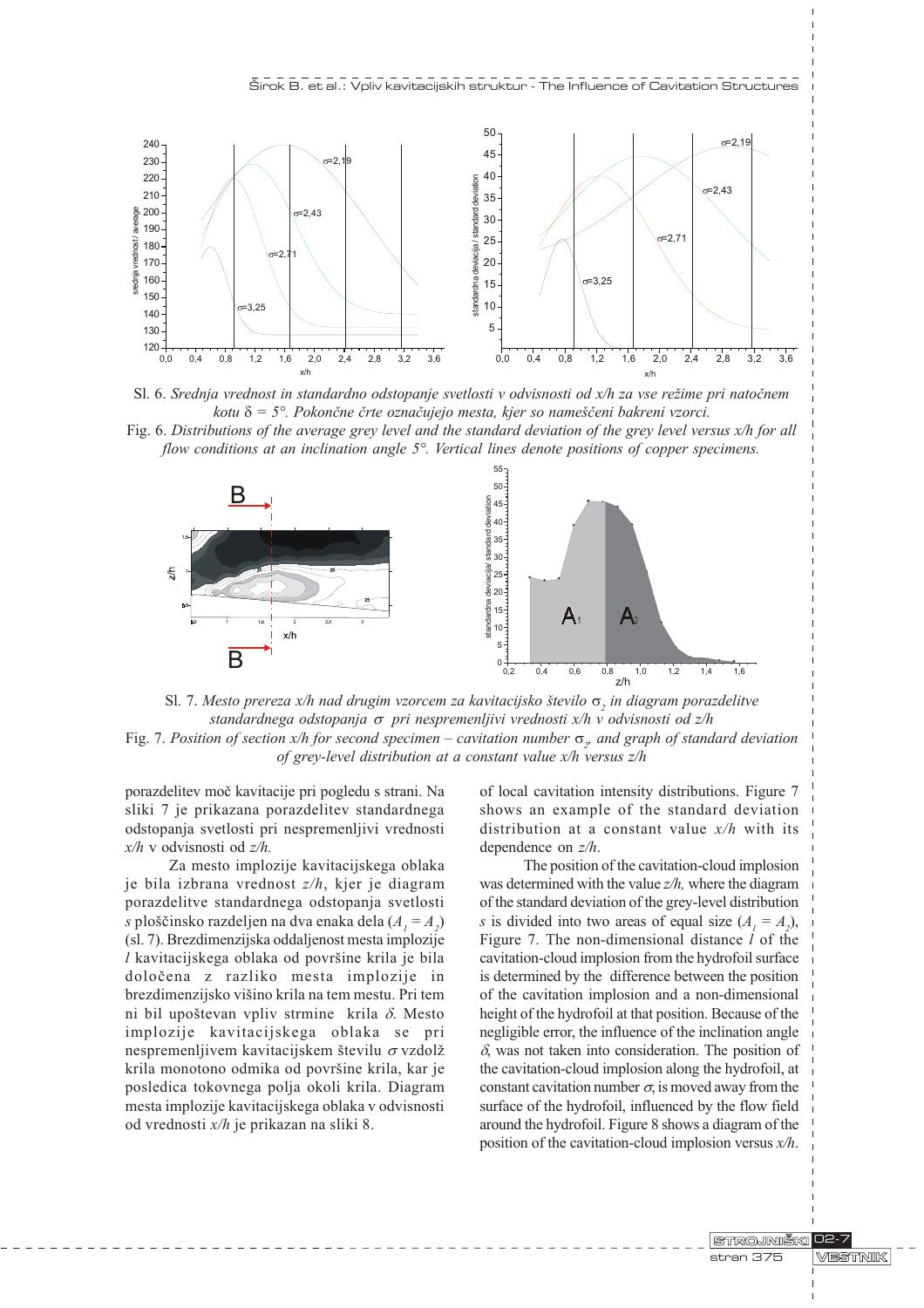

Sl. 8. Mesto implozije kavitacijskega oblaka v odvisnosti od vrednosti x/h Fig. 8. Position of cloud implosion versus x/h

## 3 ANALIZA REZULTATOV

Cilj raziskave je bila postavitev empiriènega - fenomenolokega modela odvisnosti med vizualnimi sestavami kavitacije nad krilom in izmerjenimi erozijskimi učinki na površini krila. Vizualne sestave kavitacije podajata standardno odstopanje svetlosti s (sl. 6) in mesto implozije kavitacijskega oblaka (sl. 7), erozijske uèinke pa podatki iz preglednice 2.

Fenomenološki model temelji na predpostavki, da je jakost erozije sorazmerna moèi spreminjanja kavitacijskega oblaka in obratno sorazmerna oddaljenosti kavitacijskega oblaka od površine krila. Intenziteto erozije izrazimo z $A_{\scriptscriptstyle\mathcal{A}}\!/\!A_{\scriptscriptstyle\mathit{ref}}$ . Napoved jakosti kavitacijske erozije za opazovani preskus podaja enačba:

## 3 ANALYSIS OF RESULTS

The aim of the research was to establish an empirical-phenomenological model of the relation between the intensity of cavitation erosion on the hydrofoil surface and the visual cavitation structures above the hydrofoil. The visual cavitation structures are given by the standard deviation of the grey level s (Fig. 6) and by the position of the cavitation-cloud implosion (Fig. 7). The erosion effects are given by the data presented in Table 2.

The phenomenological model is based on a presumption that the erosion intensity is proportional to the fluctuation intensity of the cavitation cloud and inversely proportional to the distance of the cloud implosion from the hydrofoil surface. Erosion intensity is expressed by the ratio  $A_d/A_{ref}$ . The prediction of the intensity of cavitation erosion for the observed experiment is given by:

$$
\frac{A_d}{A_{ref}} = 0,016443 \frac{s(k)^{0.070798}}{l^{0.898913}}
$$
\n(4).

Koeficienti v enaèbi (4) so doloèeni z metodo najmanjših kvadratov odstopanja, modeliranih iz izmerjenih vrednosti. Ujemanje napovedi modela z eksperimentalno izmerjenimi vrednostmi za vsa tri mesta èepov na krilu prikazuje slika 9.

The coefficients in equation (4) are determined by the method of least squares for the deviation of the modelled and measured values. The agreement of the model prediction with the experimental values for all three specimen locations are presented in Figure 9.



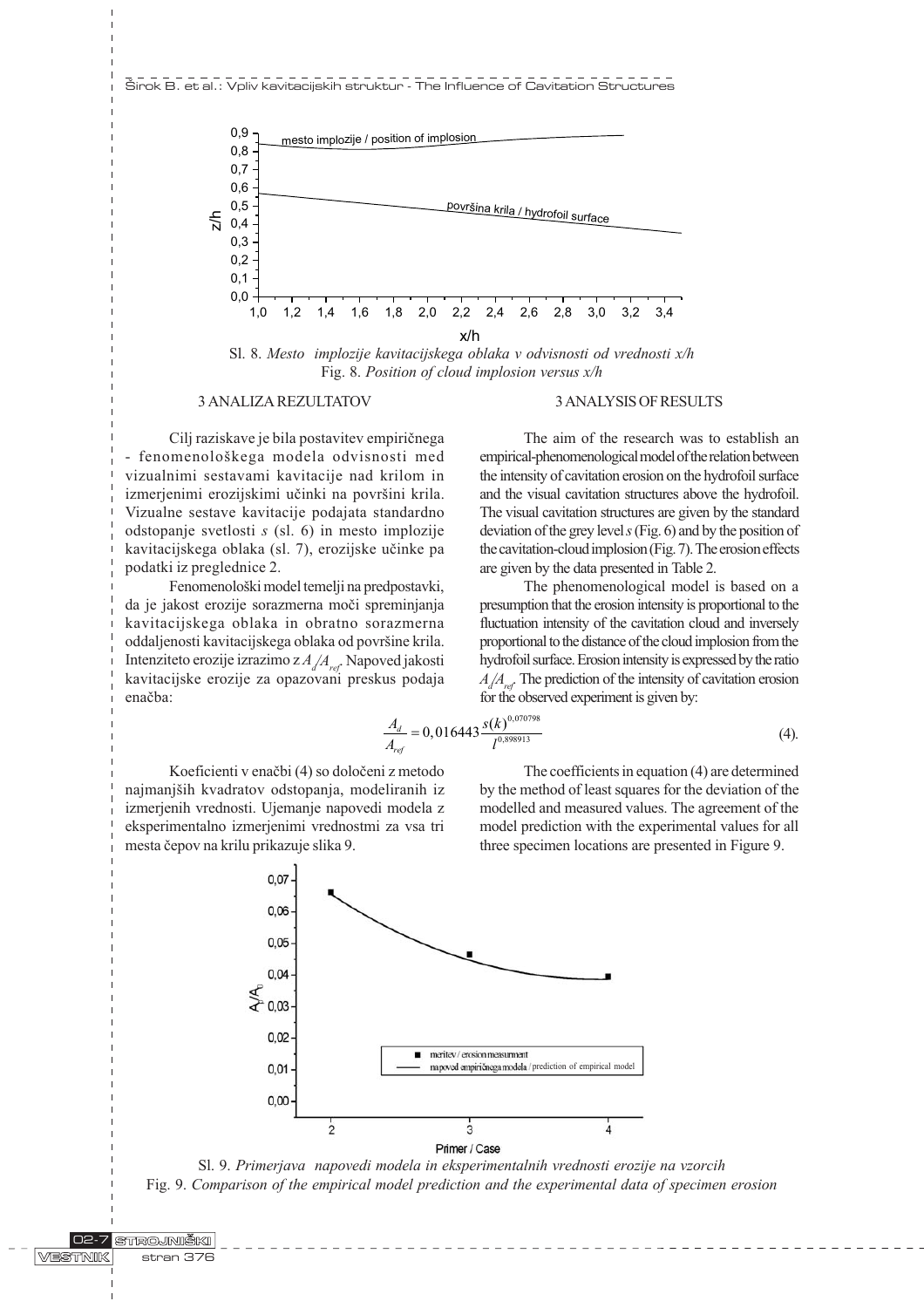# 4 SKLEP

V kavitacijskem predoru so bile pri izbranih celovitih karakteristikah izvedene meritve kavitacije na osamljenem krilu. Kavitacija na krilu je bila vrednotena z računalniško podprto vizualizacijo in z novo metodo za doloèanje kavitacijske erozije.

Na podlagi eksperimentalno dobljenih rezultatov kinematike kavitacijske sestave nad krilom in rezultatov erozije na opazovanih vzorcih površine krila je bil oblikovan pojavnostni model, ki napoveduje moè kavitacijske erozije.

Z razširitvijo študije na dejanska krila turbinskih strojev se odpira možnost oblikovanja pojavnostnih modelov napovedi erozije na rotorjih turbostrojev in uporabe računalniško podprte vizualizacije za opazovanje kavitacije na vodnih turbinah in velikih èrpalkah.

#### 5 ZAHVALA

V prispevku opisano raziskovalno delo je podprla Evropska komisija (Commission of the European Communities Directorate General for Energy and Transport) v okviru EU projekta 5. okvirnega programa: Opazovanje kavitacije v hidravliènih strojih z raèunalniko podprto vizualizacijsko metodo  $(CAVISMONITOR)$ ", št. pogodbe: NNE5/1999/597.

# 4 CONCLUSIONS

In the cavitation tunnel we observed cavitation on the single hydrofoil at selected integral parameters. The cavitation was evaluated with the pit-count method and computer-aided visualization.

On the basis of the experimentally obtained results of the cavitation-structure kinematics above the hydrofoil, and the results of the erosion evaluation on the observed selected specimens of the hydrofoil surface, a phenomenological model was setup which predicts the magnitude of the cavitation erosion.

An expansion of the study to include real profiles of turbine machines opens up a possibility for developing phenomenological models for erosion prediction on turbomachinery rotors and the application of computer-aided visualization for cavitation monitoring on water turbines and large process pumps.

## 5 ACKNOWLEDGEMENTS

This research is supported by the Commission of the European Communities Directorate General for Energy and Transport, under the EU 5th Framework Project: "Cavitation Monitoring In Hydraulic Machines With Aid Of A Computer Aided Visualization Method (CAVISMONITOR)", Contract No. NNE5/1999/597.

#### 6 LITERATURA 6 REFERENCES

- [1] Young, F.R. (1999) Cavitation. Imperial College Press.
- [2] Hofmann, M. et al (1999) Numerical and experimental investigations on the self-oscillating behaviour of cloud cavitation - Part 1: Visualization.- V:  $3^{rd}$  ASME / JSME Joint Fluids Engineering Conference (San Francisco, CA 1999).
- [3] Kern, I. (2000) Eksperimentalna raziskava dinamiènih parametrov na modelu Kaplanove vodne turbine, magistrsko delo, Fakulteta za strojništvo, Ljubljana.
- [4] Diodati, P., G. Giannini (2001) Cavitation damage on metallic plate surfaces oscillating at 20 kHz, Ultrasonics Sonochemistry, Volume 8, *Issue 1*, January 2001, 49-53.
- [5] Mann, B.S. (2000) High-energy particle impact wear resistance of hard coatings and their application in hydroturbines, Wear, Volume 237, Issue 1, January 2000, 140-146.
- [6] Pham, T.M., F. Larrarte, D. H. Furman (1999) Investigation of unsteady sheet cavitation and cloud cavitation mechanisms, Journal of Fluids Engineering, Transactions of the ASME, Volume 121, Issue 2, 289-296.
- [7] Širok, B., I. Kern, M. Hočevar, M. Novak (1999) Monitoring of the cavitation in the Kaplan turbine, IEEE International Symposium on Industrial Electronics, Volume 3, 1224-1228.
- [8] Okada, T., S. Hattori, M. Shimizu (1995) A fundamental study of cavitation erosion using a magnesium oxide single crystal (intensity and distribution of bubble collapse impact loads), Wear, Volumes 186-187, Part 2, August 1995, 437-443.
- [9] Caron, J.-F, M. Farhat, F. Avellan (1999) The influence of flow unsteadiness on erosive cavity dynamics, Proceedings of the 1999 3rd ASME/JSME Joint Fluids Engineering Conference, FEDSM'99, San Francisco, California, USA, 18-23 July (CD-ROM), Published by American Society of Mechanical Engineers, ISBN 0791819612, 1.